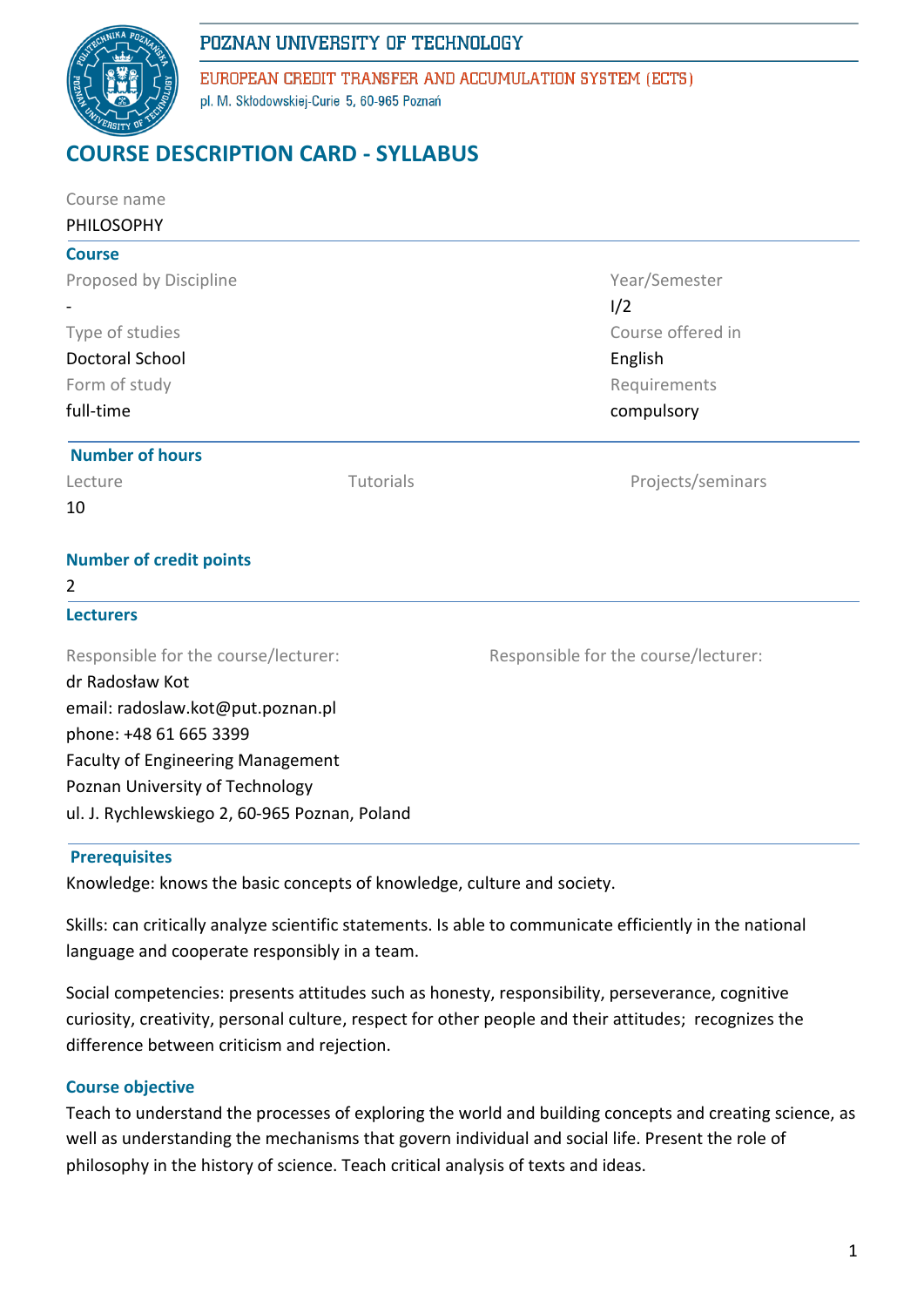

# POZNAN UNIVERSITY OF TECHNOLOGY

EUROPEAN CREDIT TRANSFER AND ACCUMULATION SYSTEM (ECTS) pl. M. Skłodowskiej-Curie 5, 60-965 Poznań

# **Course-related learning outcomes**

## Knowledge

- A PhD student who graduated from doctoral school knows and understands:
- 1) methodology of research work in the disciplines of doctoral school, [P8S\_WG/SzD\_W03]
- 2) fundamental dilemmas of contemporary civilization, [P8S\_WK/SzD\_W05]
- 3) Economic, legal, ethical and other important conditions of research work. [P8S\_WK/SzD\_W06]

# Skills

- A PhD student who graduated from doctoral school can:
- 1) critically analyze and evaluate of research work results, expert opinions and other works of creative
- character, and evaluate their contribution to the development of knowledge, [P8S\_UW/SzD\_U02]
- 2) disseminate results of research work also in the forms popularizing science, [P8S\_UK/SzD\_U05]
- 3) initiate debates, [P8S\_UK/SzD\_U06]
- 4) participate in scientific discussions/discourse. [P8S\_UK/SzD\_U07]

## Social competences

A PhD student who graduated from doctoral school is ready to:

1) acknowledge the importance of knowledge in solving cognitive and practical problems,

[P8S\_KK/SzD\_K03]

2) fulfilling the social obligations of researchers and creators, [P8S\_KO/SzD\_K04]

3) maintain and develop the ethos of research and creative communities, including: conducting independent scientific activity and respecting the principle of public ownership of the results of scientific activities, including the principles of intellectual property protection. [P8S KR/SzD K07]

## **Methods for verifying learning outcomes and assessment criteria**

Learning outcomes presented above are verified as follows:

| PQF code  | Methods for verification of learning outcomes<br>Assessment criteria |                          |
|-----------|----------------------------------------------------------------------|--------------------------|
| W03, W05, | Project on philosophy ptrepared by a student                         | Positive presenting of a |
| W06       |                                                                      | project                  |
|           |                                                                      |                          |
| U02, U05, | Discussing the basics of individual projects                         | Ability to find a proper |
| U06, U07  |                                                                      | methodological           |
|           |                                                                      | proposition              |
|           |                                                                      |                          |
| K03, K04, | Discussing during lectures                                           | Presenting critical      |
| K07       |                                                                      | thinking                 |
|           |                                                                      |                          |